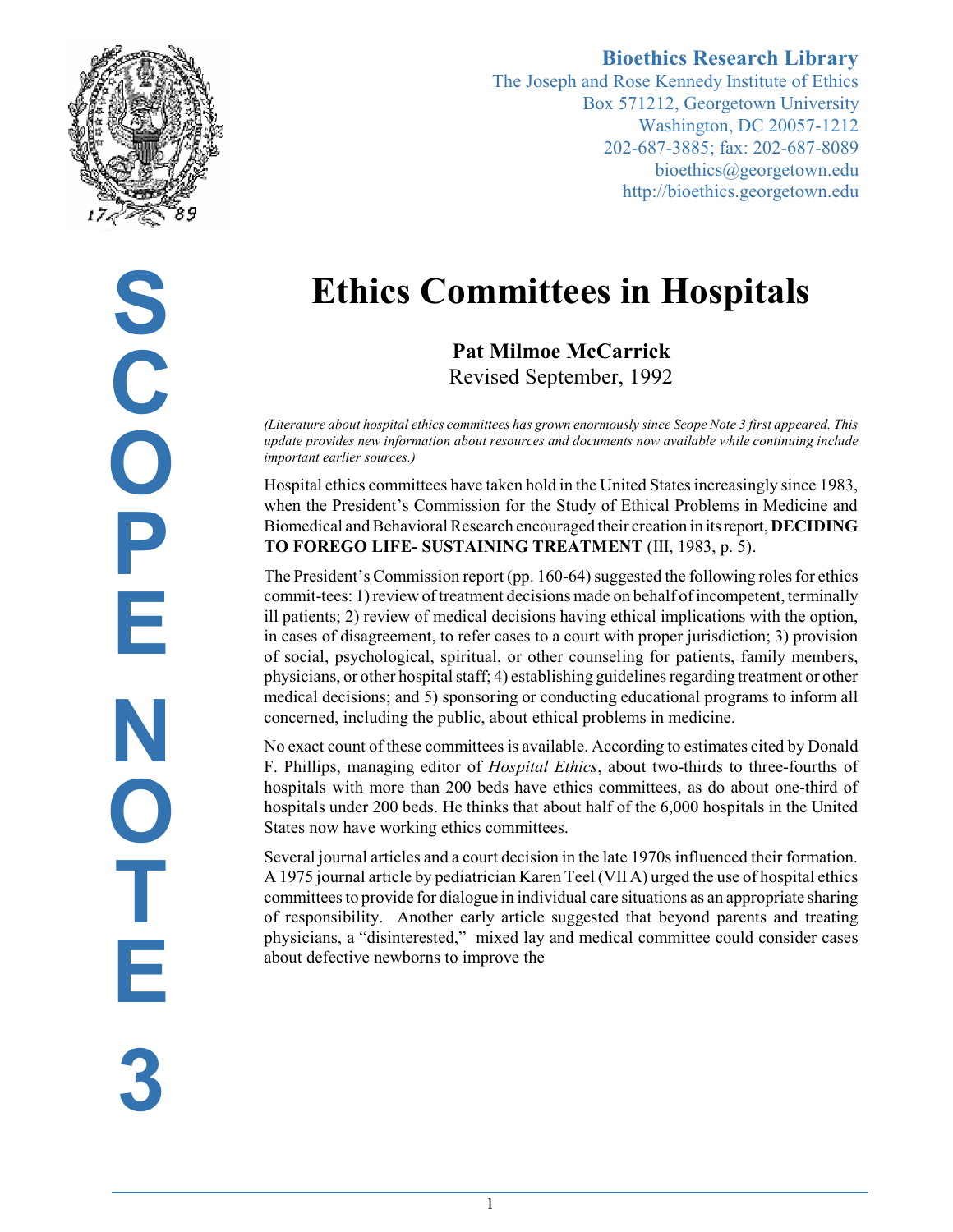#### **TABLE OF CONTENTS**

| L               |                                          |
|-----------------|------------------------------------------|
| Π.              | Journals and Newsletters.  3             |
| Ш               | Reference/Government 4                   |
| IV.             |                                          |
| V.              |                                          |
| VI.             |                                          |
| VII.            | Journal Articles                         |
| $\mathsf{A}$    | Historical Background. $\ldots \ldots$ 7 |
| B.              |                                          |
| $\mathcal{C}$ . |                                          |
| D.              | Membership Issues 15                     |
| Е.              | Additional Readings 15                   |
|                 |                                          |

ethical decisionmaking process (VII A, Robertson and Fost 1976). Three 1977 discussions in the *Hastings Center Report* high-lighted this new concept (VII A, Levine; Shannon; Veatch 1977).

The court decision was the March 31, 1976 ruling by the New Jersey Supreme Court in the Karen Quinlan case. The parents of a young woman in a persistent vegetative state had requested that she be taken off a respirator. The court designated a "prognosis" role for the hospital ethics committee and stipulated that the committee must concur that the patient will never return to a "cognitive, sapient state" before the life-support system can be withdrawn (*In the Matter of Karen Quinlan*, 70 N.J. 10, 355 A.2d 647, cert. denied sub nom. *Garger v. New Jersey*, 429 U.S. 922 [1976]). Shortly after the Quinlan decision, Massachusetts General Hospital's Clinical Care Committee created an ad hoc subcommittee (a psychiatrist, a legal counsel, an ICU nurse, an oncologist/ internist, a surgeon, and a lay person who had recovered from serious cancer disease) which looked at 15 cases. Based on the subcommittee's success, establishment of a permanent committee to review treatment of the terminally ill was recommended by the critical care committee (VII A, Clinical Care Committee 1976).

In its 1984 Baby Doe rules, the federal government recommended establishment of infant care review committees, which promoted the growth of hospital ethics committees (VII C, Povar 1991). In July 1987 Maryland became the first state to require by law that hospitals establish patient care advisory committees to offer advice about choices available in the care of life-threatening illnesses; this requirement was extended to nursing homes in 1990 [codified as amended at Md. Health-Gen. Code Ann. Sections 19-370 to -374 (1990)] (VII C, Hollinger 1991).

Recently the role for these committees has been noted in the **ACCREDITATION MANUAL FOR HOSPITALS, 1992 SUPPLEMENT** (p. 10, Patient Rights, Section RI.1.1.6.1) of the Joint Commission on Accreditation of Healthcare Organizations (JCAHO), which states that an "organization should have in place a mechanism for the consideration of ethical issues arising in the care of patients and to provide education to caregivers and patients on ethical issues in health care." In the scoring section, the best score would be made by an organization that has implemented a "mechanism", e.g., an ethics committee, ethics forum, consultation services, or a combination of such services to discuss ethical issues in patient care. Criteria include that all health professionals would participate in the discussion and resolution of ethical issues and be given the educational resources needed to evaluate alternatives, and a means would be in place to educate the patient in the ethical issues surrounding health care. A lesser score is given if the situation is as described, but not all health care givers participate nor are all shifts involved. The worst score is tied to an organization with no process to consider the ethical issues surrounding patient care.

The 1992 JCAHO manual (p. 37) also contains a reference to ethics committees in the section on nursing care: "NC.3.2.1 When the hospital has an ethics committee or other defined structures for addressing ethical issues in patient care, nursing staff members participate." The section notes that nurses are with the patients and those close to them for much of the time during hospitalization, and that nurses need a "defined mechanism" to address the ethical issues that will surely arise. Again, the scoring is best for organizations with the most structure in place.

This Scope Note provides resource information for working ethics committees, as well as for organ-izations in the process of establishing such committees. Material cited is about the committees and their functions; no attempt has been made to include citations to the varied health decisions that these committees might consider. However, sev-eral bibliographic sources and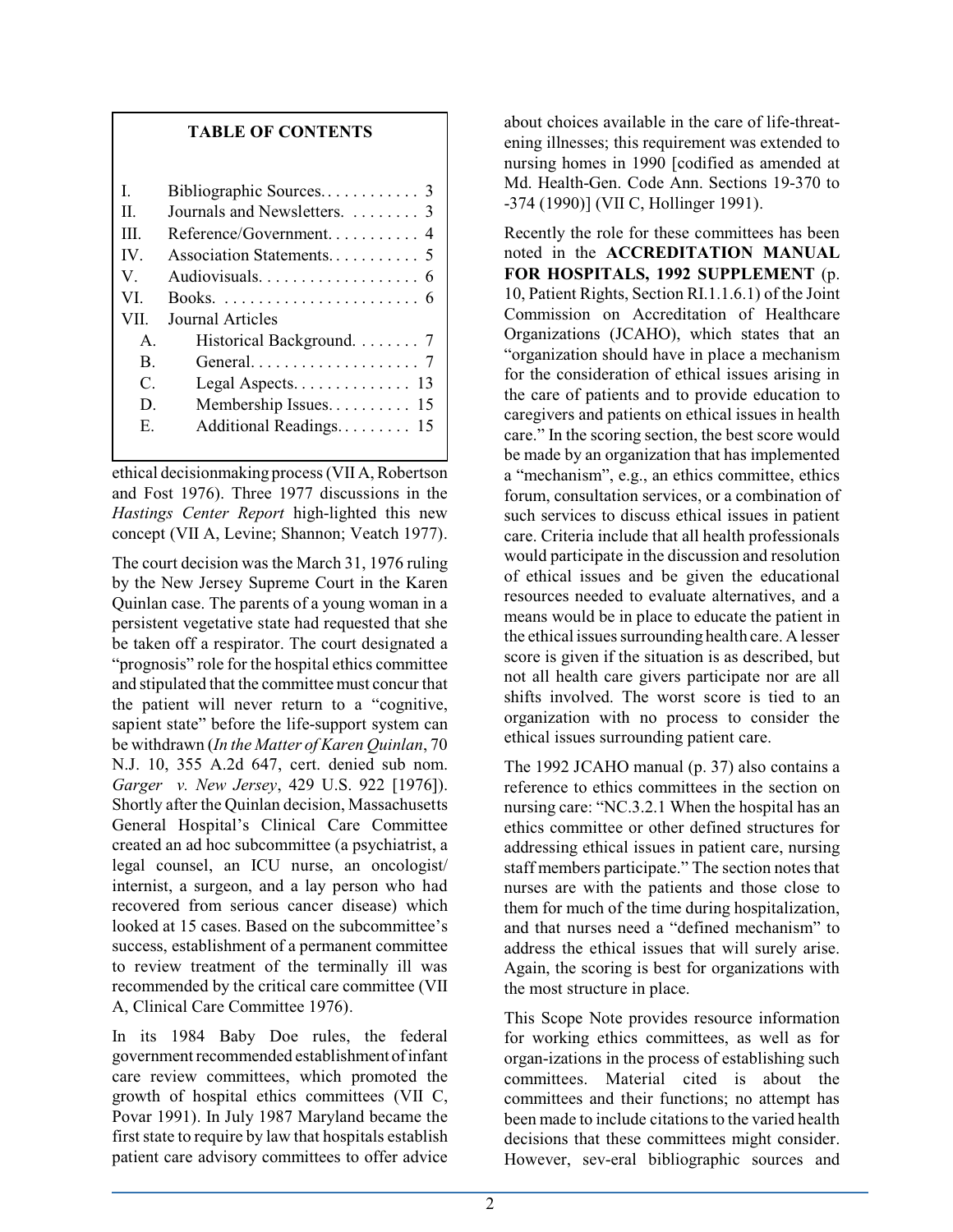journals covering a wide range of issues in bioethics — including ethics committees — are noted. Members of ethics committees are encouraged to contact the National Reference Center for Bioethics Literature for information relevant to their study of ethical issues in medical care.

#### **I. Bibliographic Sources**

BIOETHICSLINE. The online database is produced by the Bioethics Information Retrieval Project at the Kennedy Institute of Ethics, and is distributed via the MEDLARS network of the National Library of Medicine. It provides citations (about 20 percent with abstracts) from the literature of the health sciences, law, religion, philosophy, social sciences, and the popular media concerned with contemporary medical ethics in health care or biomedical research. Searches on this database may be obtained by telephoning 1-800-MED-ETHX or 1-202-687-3885. BIOETHICSLINEis available in hospital libraries with access to the MEDLARS system, and to those who use the GRATEFUL MED software.

Coutts, Mary Carrington. **Basic Resources in Bioethics**. *Kennedy Institute of Ethics Journal* 1(1): 75-90, March 1991. No. 15, Scope Note Series. Washington: National Reference Center for Bioethics Literature, September 1991. 14 p.

This guide to medical ethics literature provides a cross-section of works published since 1980. Useful listings of sources are provided as well as a selection of books arranged by topic.

Coutts, Mary Carrington. **Selected Bibliography on HECs**. *HEC Forum* 3(2): 101-110, 1991 and 4(1): 61-74, 1992.

Coutts, a reference librarian at the National Reference Center for Bioethics Literature, has compiled two bibliographies for HEC Forum surveying literature of interest to hospital ethics committees.

Goldstein, Doris Mueller, ed. **SCOPE NOTE SERIES**. National Reference Center for Bioethics Literature, Kennedy Institute of Ethics, Georgetown University, Washington, DC 20057-1065.

Scope Notes offer timely information on specific topics of current interest in biomedical ethics. They contain recent information on issues along with relevant bibliographic citations (see list at end).

Huttlinger, Lucinda Fitch, ed. **NEW TITLES IN BIOETHICS**. National Reference Center for Bioethics Literature, Kennedy Institute of Ethics, Georgetown University, Washington, DC 20057-1065.

The quarterly publication offers a list of new works acquired by the National Reference Center for Bioethics Literature, arranged topic. An annual cumulative edition is available.

Kemmler, Sarah B., and Cornell, Margaret H. **Special Bibliography on HECs**. *HEC Forum* 1(5): 275-299, 1989.

Citations in this bibliography include a few articles fromthe late 1970s, a majority fromthe mid- 1980s; it ends with work dated 1988.

Walters, LeRoy, and Kahn, Tamar Joy, eds. **BIBLIOGRAPHY OF BIOETHICS**. Vol. 1-, 1975-. Washington: Kennedy Institute of Ethics, 1984- . (Vols. 1-6. Detroit: Gale, 1975-1980; Vols. 7-9. New York: Free Press/Macmillan, 1981-1983).

The bibliography is published annually and contains the citations added to the BIOETHICSLINE database each year. Each volume has subject, author, and title indexes, and also contains a thesaurus of terms used to search the database.

#### **II. Journals and Newsletters**

*CQ/Cambridge Quarterly of Healthcare Ethics*. David C. Thomasma, Thomasine Kushner, and Steve Heilig, eds. Cambridge University Press, 40 West 20th Street, New York, NY 10011-4211.

The first issue of this journal, described as an international journal for healthcare ethics committees, appeared in January 1992. It includes papers presented at the first annual Congress of Healthcare Ethics Committees, April 1991, on topics of interest to ethics committees, a discussion of the Patient Self-Determination Act, and several book reviews.

*Ethical Currents*. Judith Wilson Ross, ed. Center for Healthcare Ethics, St. Joseph Health Systems,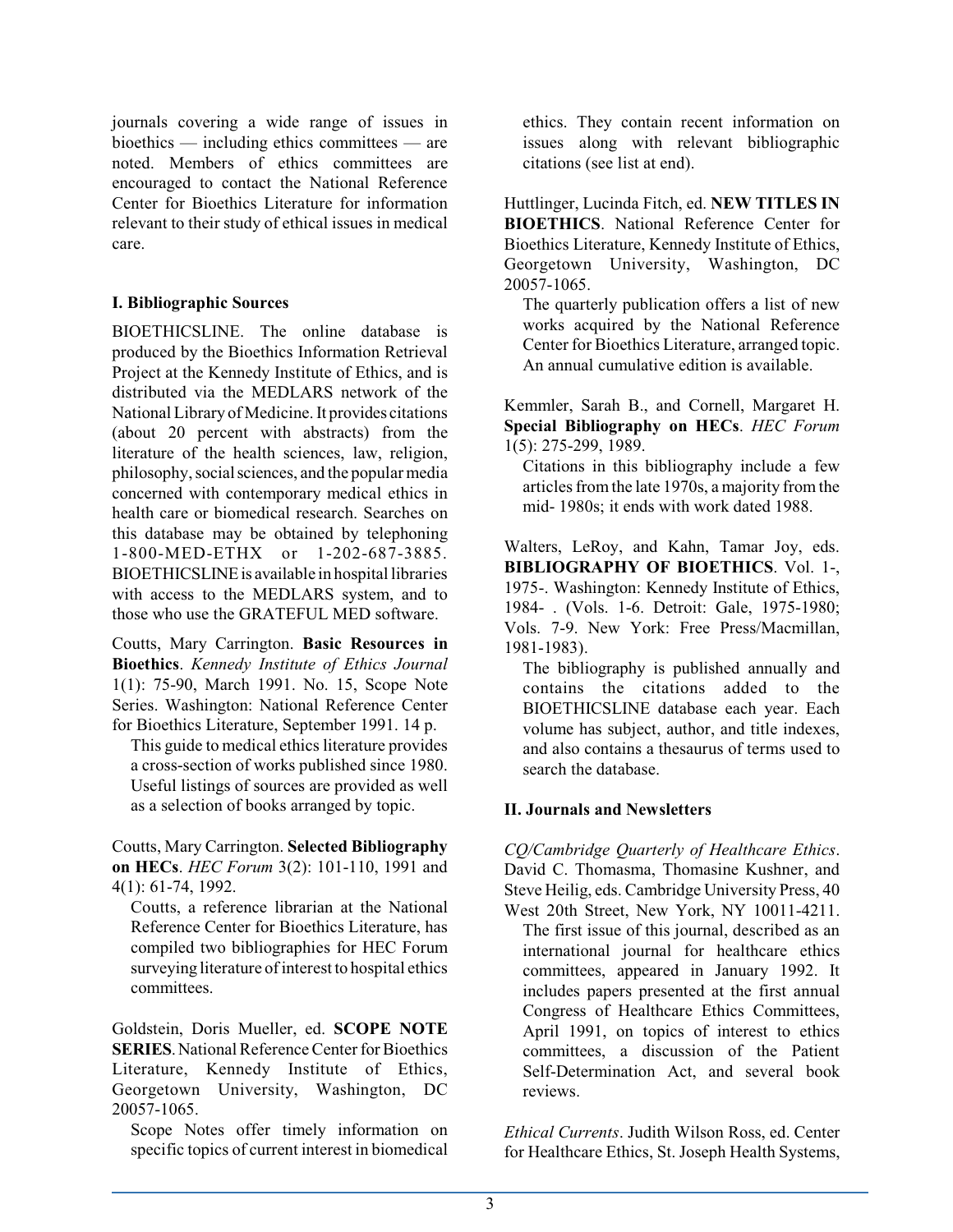and California Association of Catholic Hospitals, 440 S. Batavia St., Orange, CA 92668.

The newsletter is published quarterly for members of hospital ethics committees.

*Hastings Center Reports*. Bette-Jane Crigger, ed. The Hastings Center, 255 Elm Road, Briarcliff Manor, NY 10510.

Begun in June 1971, this popular and respected report is published six times each year and carries work by well-known ethicists about important ethical issues in medicine, the life sciences, and the professions. A special section, Ethics Committees, appeared 1988- 1990 with information of interest to these groups; similar material now appears interspersed throughout the journal.

*Health Progress*. Judy Cassidy, ed. Catholic Health Association, 4455 Woodson Road, St. Louis, MO 63134-0889.

The journal appears monthly and provides information about general and ethical care issues pertinent to Catholic hospitals.

*HEC Forum*. Stuart F. Spicker and Judith Wilson Ross, eds. Kluwer, P.O. Box 358, Accord Station, Hingham, MA 02018-0358.

Published six times per year, the *HEC (HealthCare Ethics Conunittee) Forum* offers articles which provide an interdisciplinary approach to common concerns in health care settings for ethics committee members (physicians, nurses, social workers, risk managers, attorneys, ethicists or laypersons). Begun in 1989, the journal has published articles relevant to ethics committee education, attitudes, perceptions, functions, and involvement in hospital policy. Each issue contains a clinical case presentation.

*Hospital Ethics*. Donald F. Phillips, ed. American Hospital Association, 840 N. Lake Shore Dr., Chicago, IL 60611.

Topics relevant to the interests of hospital ethics committees are presented in this bimonthly, 16-page publication. Court decisions, current issues, citations to useful literature, and mention of upcoming meetings are included; a recent issue discussed resource allocation, ethics and euthanasia, a survey of ethics committees, care of the AIDS patient,

and advance directives.

*Journal of Clinical Ethics*. G. Edmund Howe, ed. University Publishing Group, 107 E. Church Street, Frederick, MD 21701.

First published in 1990, the quarterly includes reviews, discussions of ethical theory as it relates to clinical practice and case reports, and summary and analysis of legal events and trends. Topics have included living wills, futile treatment, ethics committees consensus, teaching medical ethics, and ethics consultants.

*Kennedy Institute of Ethics Journal*. Renie Schapiro, ed. Johns Hopkins University Press, 701W. 40th St., Suite 275, Baltimore, MD 21211- 2190.

The quarterly journal presents varied opinions and analysis of critical issues concerned with the social, ethical and publicpolicy aspects of bioethics. Examples of articles useful to ethics committees include a description of an institutional policy for withdrawing or withholding treatment and a work on clinical ethics education. Each issue contains a Scope Note.

#### **III. Reference/Government**

**ENCYCLOPEDIAOF BIOETHICS**.Warren T. Reich, ed. New York: Free Press, 1978. Four volumes. Reprinted 1982. Two volumes.

The encyclopedia is under revision, but the first edition remains a comprehensive resource for basic reference articles about most of the important bioethical issues in health care.

U.S. President's Commission for the Study of Ethical Problems in Medicine and Biomedical and Behavioral Research.

The Commission issued reports in the early 1980's on important issues in bioethics; those most useful to hospital ethics committees are listed here. All were originally published by the U. S. Government Printing Office (GPO), Washington, DC, but are out of print and no longer available there. The National Technical Information Service (NTIS), Springfield, VA 22161, 1-703-487-4600, has reprinted these documents; NTIS document numbers are included.

#### **DECIDING TO FOREGO LIFE-SUSTAIN-**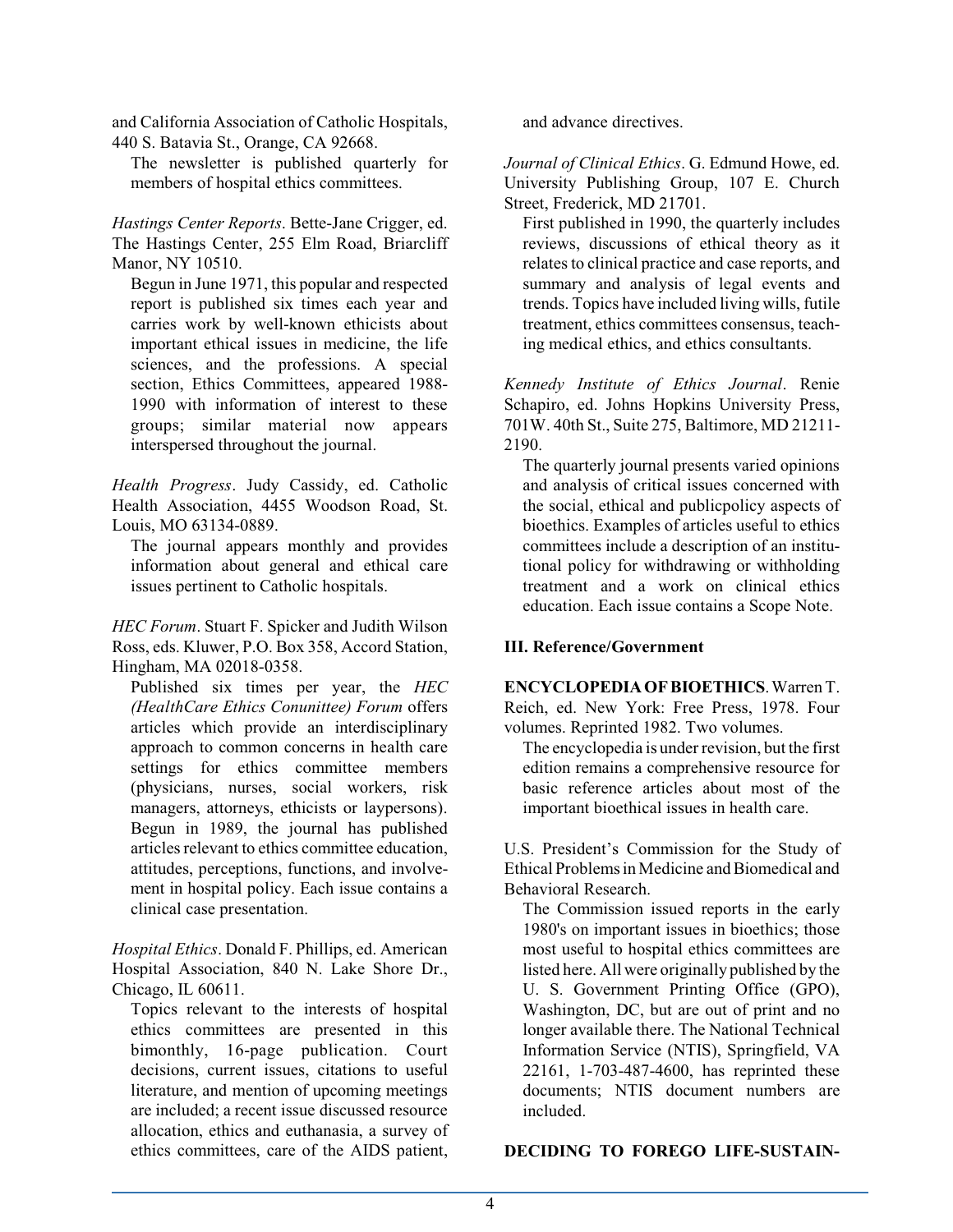**ING TREATMENT: ETHICAL, MEDICAL AND LEGAL ISSUES IN TREATMENT DECISIONS**. 1983. 554 p., PB-83236836.

**DEFINING DEATH: A REPORT ON THE MEDICAL, LEGAL AND ETHICAL ISSUES IN THE DETERMINATION OF DEATH**. 1981. 166 p., PB-83236877.

**MAKING HEALTH CARE DECISIONS: THE ETHICAL AND LEGAL IMPLICA-TIONS OF INFORMED CONSENT IN THE PATIENT-PRACTITIONER RELATION-SHIP**. 1982-1983. 3 volumes. Vol. 1 Report, 196 p. PB-83236711; Vol. 2 Appendices, 477 p., PB-83236729; and Vol. 3 Appendices, 251 p., PB-83236737.

**SECURING ACCESS TO HEALTH CARE: A REPORT ON THE ETHICAL IMPLICA-TIONS OF DIFFERENCES IN THE AVAILABILITY OF HEALTH SERVICES**. 1983. 3 volumes. Vol. 1 Report, 223 p., PB-83236752; Vol. 2 Appendices, 305 p., PB-83236760; and Vol. 3 Appendices, 418 p., PB-83236778.

**SUMMING UP: FINAL REPORT ON STUDIES OF THE ETHICAL AND LEGAL PROBLEMS IN MEDICINE AND BIOMEDICAL AND BEHAVIORAL RE-SEARCH**. 1983. 137 p., PB-83236810.

#### **IV. Association Statements**

American Academy of Pediatrics. **Guidelines for Infant Bioethics Committees**. April 1984. 11 p.

The Academy encourages the formation of committees to provide educational resources, set guidelines and policies, and review treatment decisions made for infants under two years of age. The guidelines discuss functions, structure, membership, jurisdiction, and procedures.

American Hospital Association. **Guidelines: Hospital Committees on Biomedical Ethics**. January 1984. 2 p.

The American Hospital Association recognizes ethics committees as suited to directing the educational process, providing a forum, and serving in an advisory capacity to evaluate experience. It indicates that committees should not serve as professional ethics review boards or decision makers (see also, VI, Ross 1986).

American Medical Association, Council on Judicial and Ethical Affairs. **Guidelines for Ethics Committees in Health Care Institutions**. In: **REPORTS**, Section 1: 1-4, December 1984.

Chicago: American Medical Association, 1984-. The Council report states that ethics committees should be voluntary, educational, and advisory. Such committees consider and assist in resolving "unusual, complicated ethical problems involving issues that affect the care and treatment of patients." The Council recommends that the size not be unwieldy, members be "temperamentally suited" to making recommendations, functions be confined to ethical matters, no laws be violated, recommendations be made in writing but impose no obligations for acceptance on the part of the institution, and that members of ethics committees be prepared to meet on short notice and act in a timely fashion.

American Nurses' Association Committee on Ethics. **Guidelines for Nurses' Participation and Leadership in InstitutionalEthical Review Process**. Kansas City, MO: American Nurses' Association, 1985. 1 p.

The nursing association encourages state nurses' associations to have nurses participate in the development, implementation, and evaluation of ethical review on ethics committees.

International Bioethics Institute, 1722 Mar West, Tiburon, CA 94920-1932. William Atchley, Director.

This California-based group, founded in 1988, was organized to design programs and plan future roles of bioethics committees in health care settings. Its first annual Congress of Healthcare Ethics Committees in April 1991 had over 200 participants from 31 states, the District of Columbia, Canada, Holland and Japan. Discussions indicated that ethics committees continue to be concerned with start-up procedures, purpose, and programs. (**Ethics Committees: IBI Conference Takes Organizational Reins in Steering Ethics Committees**. *Hospital Ethics* 7(3): 15,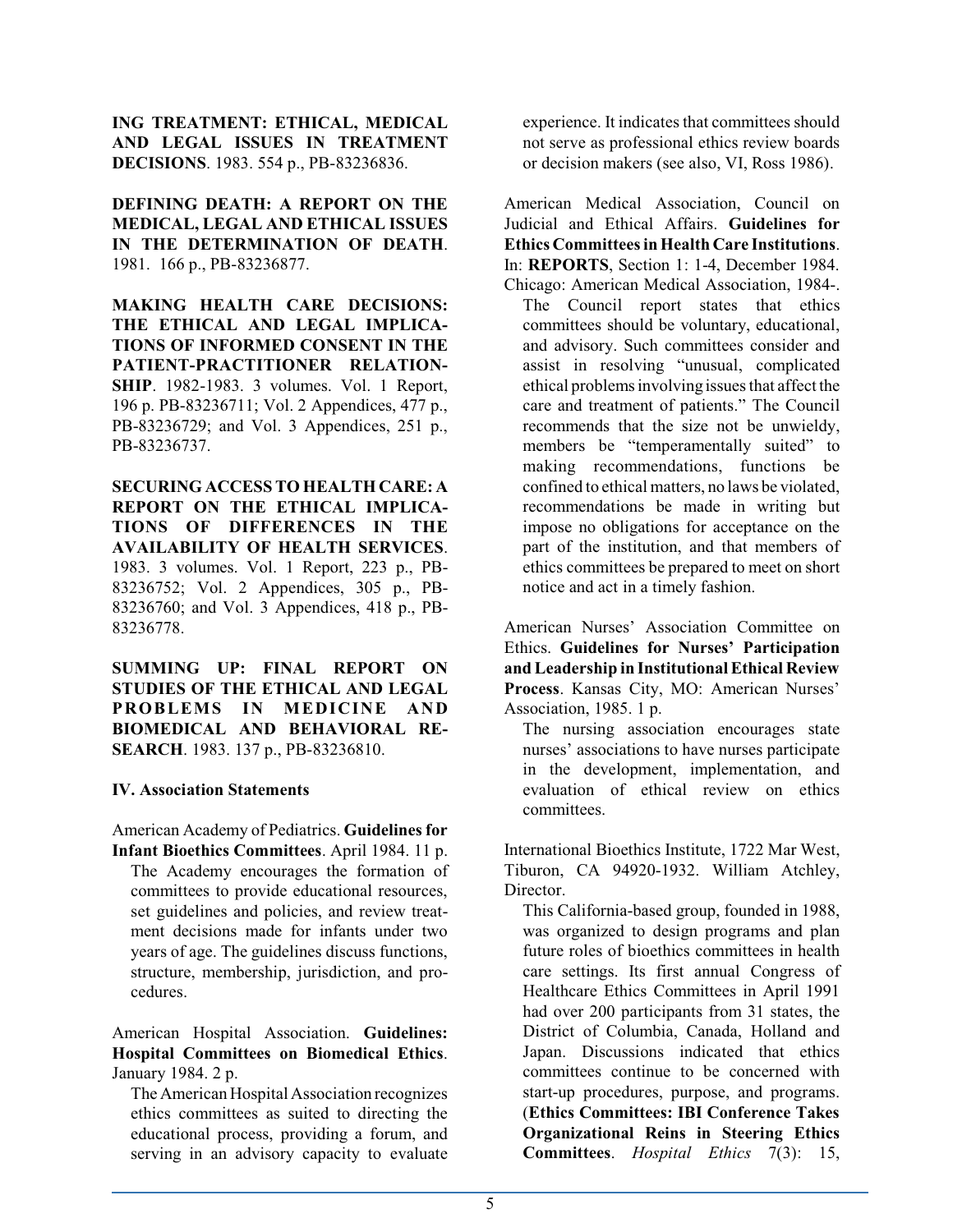May-June 1991.)

#### **V. Audiovisuals**

**A Closer Look at the Institutional Ethics Committee**. 1985, VHS, Beta, 3/4", 27 min., color. University of Akron AV Services, Akron, OH 44325, phone 216-972-7811.

A simulated hospital ethics committee meeting opens with a physician presenting a problem case for consideration. A nurse, sociologist, minister, and others present views in an effort to reach the most helpful solution for the patient.

**Deception**. 1986, VHS, 34 min., color. Fanlight Productions, 47 Halifax St., Boston, MA 02130, phone 617-524-0980.

A physician and a nurse disagree about treating a patient without the patient's consent and present their views to an ethics committee.

#### **VI. Books**

Craig, R. P., et al. **ETHICS COMMITTEES: A PRACTICAL APPROACH**. St. Louis: Catholic Health Association, 1986. 97 p.

Structure, function, membership, meeting plans, and evaluation guidelines of an ethics committee are presented from the Roman Catholic perspective.

Cranford, Ronald E., and Doudera, A. Edward, eds. **INSTITUTIONAL ETHICS COMMIT-TEES AND HEALTH CARE DECISION MAKING**. Ann Arbor: Health Administration Press, 1984. 424 p.

The book is based on the proceedings of a 1983 conference of the American Society of Law and Medicine which focused on the development of ethics committees. Roles and functions are described, and over 100 pages of sample guidelines and policies are included.

Culver, Charles M., ed. **ETHICS AT THE BED-SIDE**. Hanover, NH: Dartmouth College/ University Press of New England, 1990. 214 p.

Culver, who is chairman of a hospital ethics committee and consults often on medical cases, writes that the sophistication of technology and the demands of patients are major reasons that ethical dilemmas are becoming more conspicuous and open. He has gathered a dozen complex cases which he says are typical; they are discussed by experienced ethics consultants.

Fletcher, John C.; Quist, Norman; and Jonsen, Albert R., eds. **ETHICS CONSULTATION IN HEALTH CARE**. Ann Arbor: Health Administration Press, 1989. 209 p.

Eleven essays discuss the role of the ethics consultant, the ethics consultant in the hospital, values, and legal implications and standards of such consultations.

Gorovitz, Samuel. **DRAWING THE LINE: LIFE, DEATH, AND ETHICAL CHOICES IN AN AMERICAN HOSPITAL**. New York: Oxford University Press, 1990. 195 p.

Philosopher Gorovitz spent seven weeks at Boston's Beth Israel Hospital examining the ethical dilemmas in health care in a modern hospital. He says that these dilemmas raise questions of how decisions should be made and by whom, particularly "where to draw the line" in care that is justified or unjustified.

Hastings Center. **ETHICS COMMITTEES: CORE RESOURCE**. [Packet]. In collaboration with the College of Physicians of Philadelphia and the Delaware Valley Ethics Committee Network. Briarcliff Manor, NY: Hastings Center, 1988.

The packet contains a copy of **HANDBOOK FOR HOSPITAL ETHICS COMMITTEES** by Judith W. Ross, et al., copies of various articles useful to committees, and a bibliography prepared in the fall of 1988.

#### Hosford,Bowen.**BIOETHICSCOMMITTEES: THE HEALTH CARE PROVIDER'S GUIDE**.

Rockville, MD: Aspen Systems, 1986. 340 p. This useful history and practical guide describes the early institutional review boards as models for bioethics committees. It offers diverse situations to help the establishment of hospital ethics committees, discusses legal aspects, and offers information for special types of committees concerned with infants, nursing homes, or hospices.

Kelly, Margaret John, and McCarthy, Donald G., eds. **ETHICS COMMITTEES: A CHAL-LENGE FOR CATHOLIC HEALTH CARE**.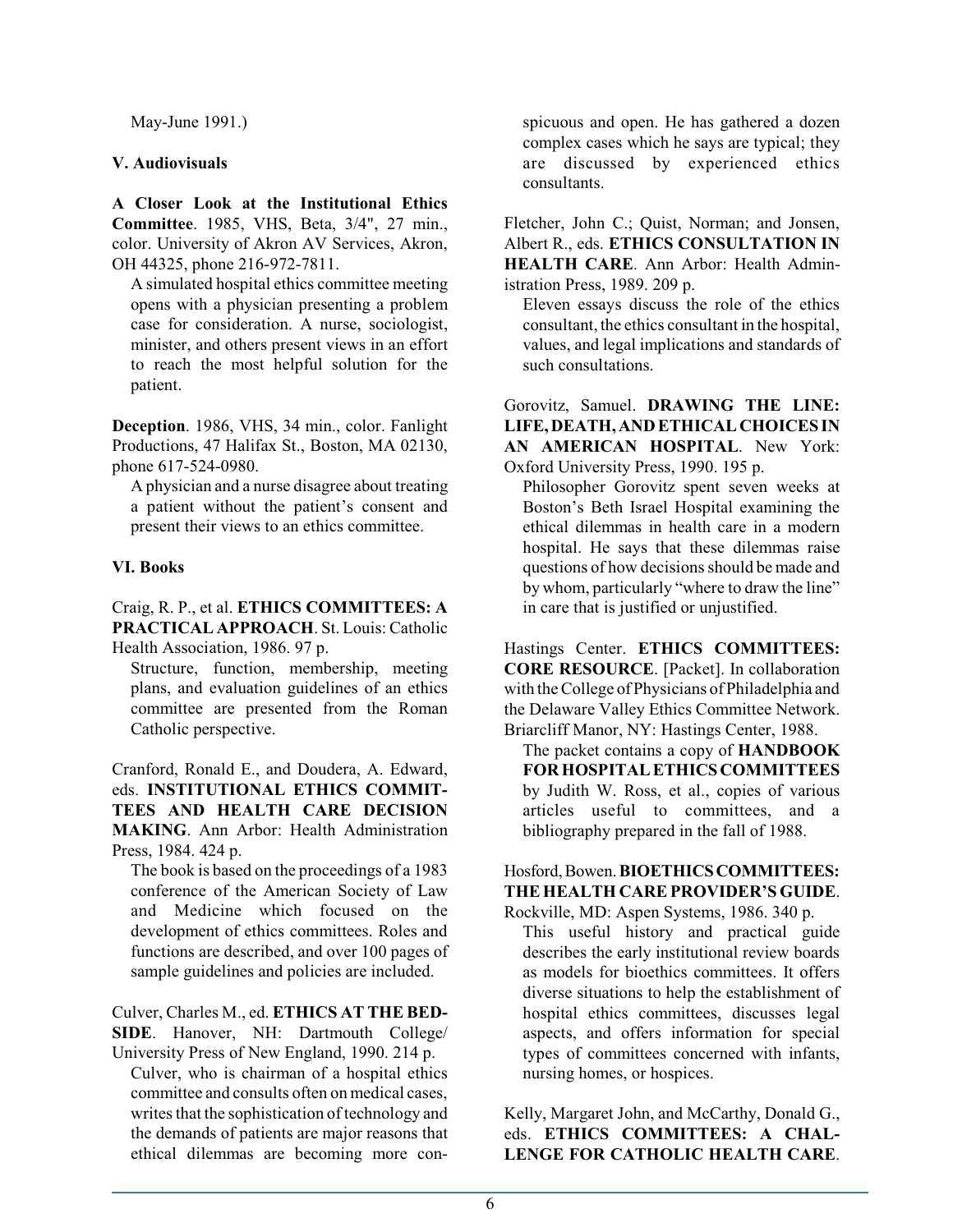St. Louis: Catholic Health Association, 1984. 151 p.

An early book on ethics committees, it provides background and suggests possible committee models.

Macklin, Ruth, and Kupfer, Robin B. **HOSPITAL ETHICS COMMITTEES: MANUAL FOR A TRAINING PROGRAM**. Bronx NY: Albert Einstein College of Medicine, 1988. 95 p.

The manual describes a program for hospital ethics committees to train and educate physicians, hospital personnel, and those with no clinical experience, i.e., philosophers or theologians. Sample meeting agendas, policy statements, and other guidelines are offered to assist a new ethics group.

Ross, Judith Wilson, et al. **HANDBOOK FOR HOSPITAL ETHICS COMMITTEES**. Chicago: American Hospital Publishing, 1986. 164 p.

The handbook is comprised of three sections: Ethics and Health Care, Bioethics Committees in Practice, and Legal Issues for Bioethics Committees. It offers guidelines, consultation forms, function and goal statements, and case studies. It is designed for practical use in planning and developing roles for ethics committee members.

Weinstein, Bruce D., ed. **ETHICS IN THE HOSPITAL SETTING**. Morgantown: West Virginia University Press, 1986. 118 p.

Based on the 1984 West Virginia Conference on Hospital Ethics Committees, the book has three parts: Fundamental Concepts, Clinical Perspectives, and Legal and Operational Considerations.

#### **VII. Journal Articles A. Historical Background**

Clinical Care Committee. **Optimum Care for Hopelessly Ill Patients**. *New England Journal of Medicine* 295(7): 362-364, 12 August 1976.

The report discusses the cases an early ad hoc

committee looked at and recommends establishment of a permanent group.

Levine, Carol. **Hospital Ethics Committees: A Guarded Prognosis**. *Hastings Center Report* 7(3): 25-27, June 1977.

Levine outlines the functions and problems of ethics committees.

Robertson, John A., and Fost, Norman. **Passive Euthanasia of Defective Newborn Infants: Legal Considerations**. *Journal of Pediatrics* 88(5): 883-889, May 1976.

Establishment of a committee is suggested as a means of improving the review process for ethical decision making about defective newborns.

Shannon, Thomas. **What Guidance from the Guidelines?** *Hastings Center Report* 7(3): 28-30, June 1977.

Guidelines developed by several committees are discussed by the author.

Teel, Karen. **The Physician's Dilemma; A Doctor's View: What the Law Should Be**. *Baylor Law Review* 27: 6-9, 1975.

Dr. Teel's work appears to be the earliest citation suggesting the establishment of hospital ethics committees to review individual cases.

Veatch, Robert M. **Hospital Ethics Committees: Is There a Role?** *Hastings Center Report* 7(3): 22-25, June 1977.

The author identifies four different general models of hospital ethics committees and looks at their roles.

#### **B. General**

Agich, George J., and Youngner, Stuart J. **For Expert's Only? Access to Hospital Ethics Committees**. *Hastings Center Report* 21(5): 17-25, September-October 1991.

Agich and Youngner question whether patients and their families should have direct access to hospital ethics committees and to what extent they should know about relevant deliberations when case reviews are discussed. They think that ethics consultants offer an opportunity for interaction with patients and families and are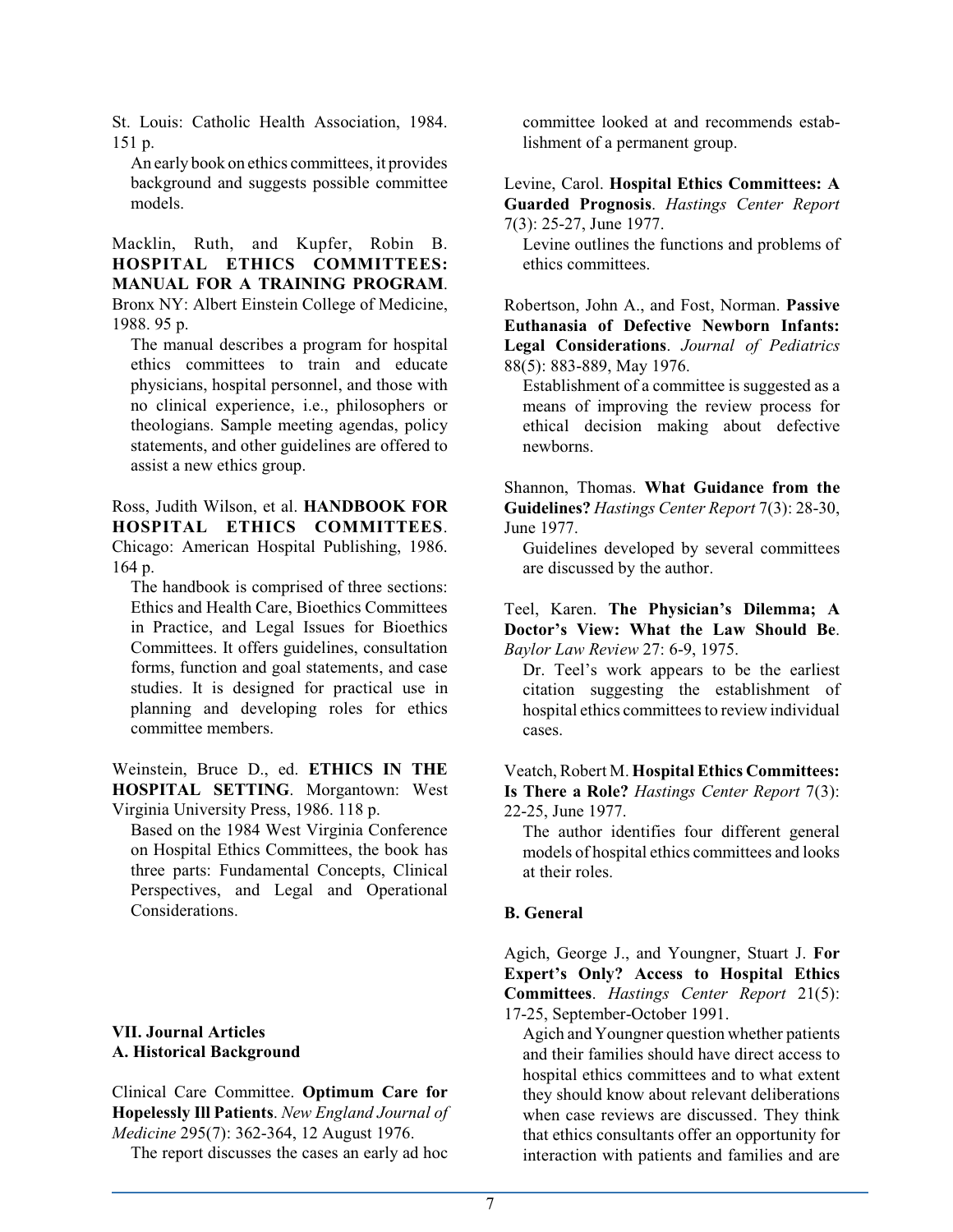less threatening than an entire committee review.

Allen, C., and Ross, G. E. **The Policy Forum**. *Hospital Progress* 70(3): 48-49, April 1989.

The authors recommend that ethics committees set up subcommittees when specific expertise is needed to draft policy.

Andereck,WilliamS. **Development of a Hospital Ethics Committee: Lessons from Five Years of Case Consultations**.*CQ/Cambridge Quarterly of Healthcare Ethics* 1(1): 41-50, Winter 1992.

A committee comprised of only physicians and nurses is described along with the manner in which the group consults when requested. Forty-four consultations and recommendations were received and acted on in a period of about four and a half years. Lessons learned are enumerated.

Annas, George J. **Ethics Committees: From Ethical Comfort to Ethical Cover**. *Hastings Center Report* 21(3): 18-21, May-June 1991.

Attorney Annas differentiates institutional ethics committees from institutional review boards (IRBs) since these committees have no standard mission and operate under no governing regulations. He thinks that they should be called a risk management or liability control committee; that the term "ethics" is inappropriate. Lawyers should not be members of these committees, according to Annas, who predicts that if ethics committees make legal pronouncements, medicine is made only more legalistic and impersonal.

Baginski, Y., and Bayley, C. **A System of Values: Values Committees Help a System Preserve Its Mission**. *Health Progress* 71 (1): 93-95, January-February 1990.

The authors describe committees established in 1988 to translate Christian values into attitudes and behaviors that could be applied to hospital work.

Barlotta, Flora M., and Scheirton, Linda S. **The Role of the Hospital Ethics Committee in Educating Members of the Medical Staff**. *HEC Forum* 1(3): 151-158, 1989.

Ethics committees are urged to find formal educational courses in their area for hospital

staffs; organize ethics seminars; make available guidelines or policies in bioethics topics; plan rounds and conferences integrating moral issues and clinical data; establish clerkships; set up brief "brown-bag" sessions; show pertinent audiovisuals; and have bioethical literature available.

Benjamin, Martin. **Philosophical Integrity and Policy Development in Bioethics**. *Journal of Medicine and Philosophy* 15(4): 375-389, August 1990.

Benjamin notes that philosophers who accept positions on commissions, task forces, or committees cannot be uncompromisingly critical, but they must use their skills for critical examination without losing their integrity. He says that compromise and integrity are important in practical ethics and merit more reflection.

Blake, David C. **The Hospital Ethics Committee: Health Care's Moral Conscience or White Elephant?** *Hastings Center Report* 22(1): 6-11, January-February 1992.

Blake thinks that American culture does not have a consensus about how to live the ethical life except that such conduct is thought to be a private matter. He urges use of casuistry by hospital ethics committees, that is, case studies that are not theory based, but instead are reviewed to give voice to community sensibility on a particular circumstance and particular conduct to reach a solution to an ethical dilemma.

Boyle, Philip. **Business Ethics in Ethics Committees?** *Hastings Center Report* 20(5): 37-38, September-October 1990.

The article discusses whether ethics committees would be co-opted by institutional values if they consider business ethics cases. Boyle thinks that they should consider such cases and uses the example of a physician-owned therapy service.

Brennan, T. A. **Ethics Committees and Decisions to Limit Care: The Experience at Massachusetts General Hospital**. *Journal of the American Medical Association* 260(6): 803-807, 12 August 1988.

Physician/lawyer Brennan reviews 73 consult-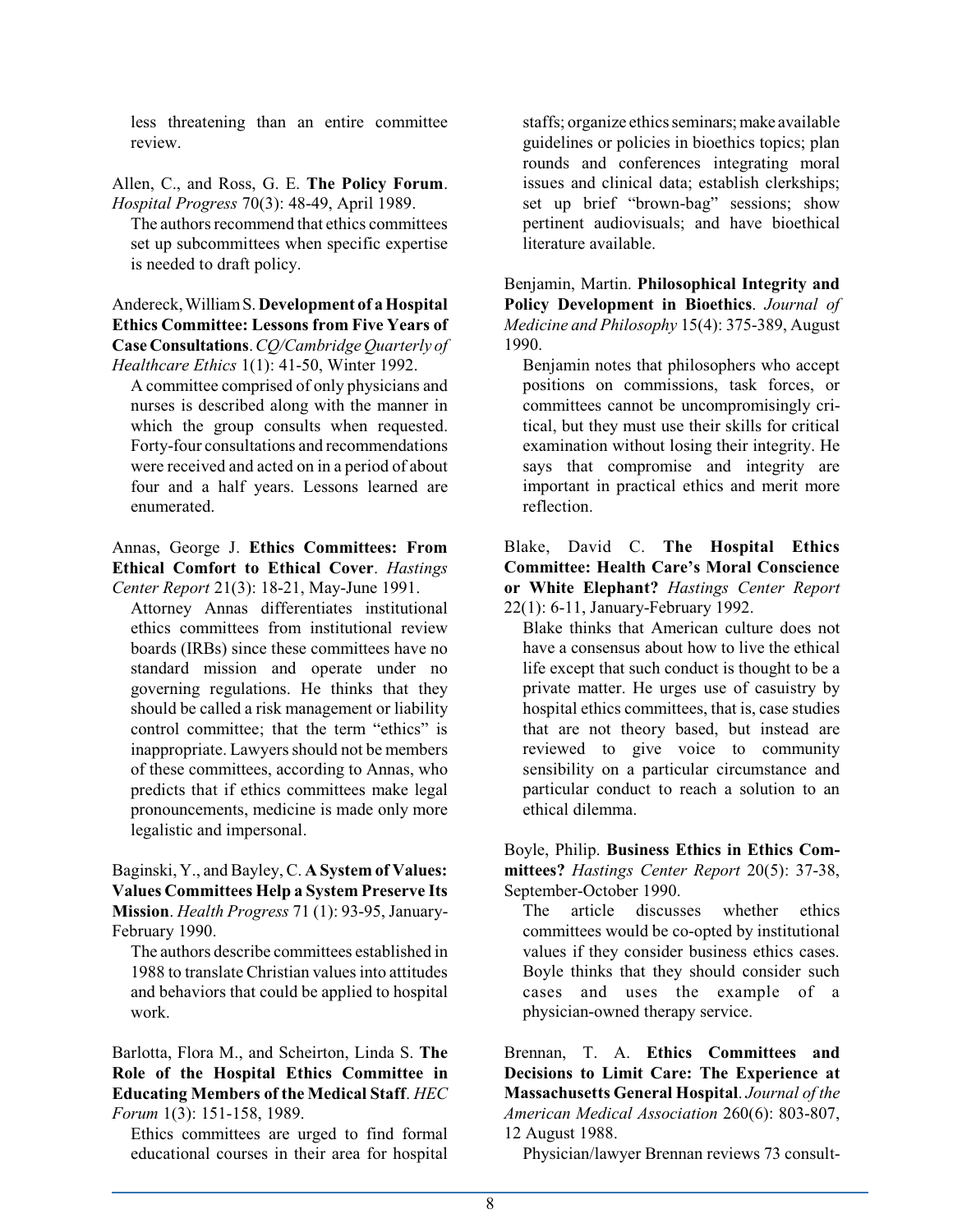ations about ethical problems concerning terminally ill patients made by the Optimum Care Committee at Massachusetts General from 1974 through 1986. Its members  $-$  a nurse, surgeon, internist/lawyer, and psychiatrist/ theologian — did not assume a policy making role nor did they have a role in treatment, he says, but their advice was generally followed and they respected the views of competent patients. Unlike most ethics committees, this committee was consulted only by physicians.

Brock, Dan W. **Ethics Committees and Cost Containment**. *Hastings Center Report* 20(2): 29-31, March-April 1990.

The author provides arguments both for and against ethics committee participation in any cost containment discussions, and goes on to say that these committees should not adopt a policy of avoiding involvement, but instead, weigh each case for benefits and risks.

Callahan, Daniel. **Ethics Committees and Social Issues: Potentials and Pitfalls**. *CQ/Cambridge Quarterly of Healthcare Ethics* 1(1): 5-10, Winter 1992.

Callahan foresees an increased role for ethics committees in hospitals due to increasing bureaucracy, changes in the doctor-patient relationship, narrowing of patient choice, and an expanded role for families. He thinks that the most useful role for ethics committees is one of mediation and conciliation.

Christensen, Kate T. **Self-education for Hospital Ethics Committees**. *HEC Forum* 1(6): 333- 339, 1989.

Christensen established a curriculum to allow members of her committee to educate themselves, calling such self-education the first and most important task an ethics committee will undertake. She thinks self-education will set the pattern for future actions.

Cohen, Cynthia B. **Ethics Committees as Corporate and Public Policy Advocates**. *Hastings Center Report* 20(5): 36-37, September-October 1990.

Predicting that the ethics committee will be the "conscience" of for-profit health care systems, the author describes the role as one of eliciting,

developing, and upholding a value structure for the institution. Mature committees will offer experience and knowledge to identify ethical issues in any proposed policy, as well as participate in public discussion of health care.

Cranford, Ronald E., et al. **Institutional Ethics Committees: Issues of Confidentiality and Immunity**. *Law, Medicine & Health Care* 13(2): 52-60, April 1985.

The authors discuss the legal status of ethics committees and set forth basic principles for the committee's place in the hospital structure. Issues of confidentiality and committee immunity are presented.

Doukas, David J. **The Design and Use of the Bioethics Consultation Form**. *Theoretical Medicine* 13(1): 5-14, March 1992.

Doukas provides a copy of a bioethics consultation form which he developed as a worksheet to process information and help in analysis. Arranged in outline form, he says it is a useful asset for ethics committee discussions and record keeping.

Fleetwood, Janet E., et al. **Giving Answers or Raising Questions? The Problematic Role of Institutional Ethics Committees**. *Journal of Medical Ethics* 15(3): 137-142, September 1989. The authors state that it is naive for ethics committees to attempt to resolve difficult clinical dilemmas in a quick and systematic way and evaluate their strengths and shortcomings. The authors think the medical consultation model is inappropriate and that committees should be valued for the process, not the product of their deliberations.

Furlong, Regina M. **The Social Worker's Role on the Institutional Ethics Committee**. *Social Work in Health Care* 11(4): 93-100, Summer 1986.

Suggesting potential roles for social workers in the functions of ethics committees, the author recommends that they should serve because their clinical work offers experience with bioethical issues.

Glaser, John W. **Hospital Ethics Committees: One of Many Centers of Responsibility**. *Theoretical Medicine* 10(4): 275-288, December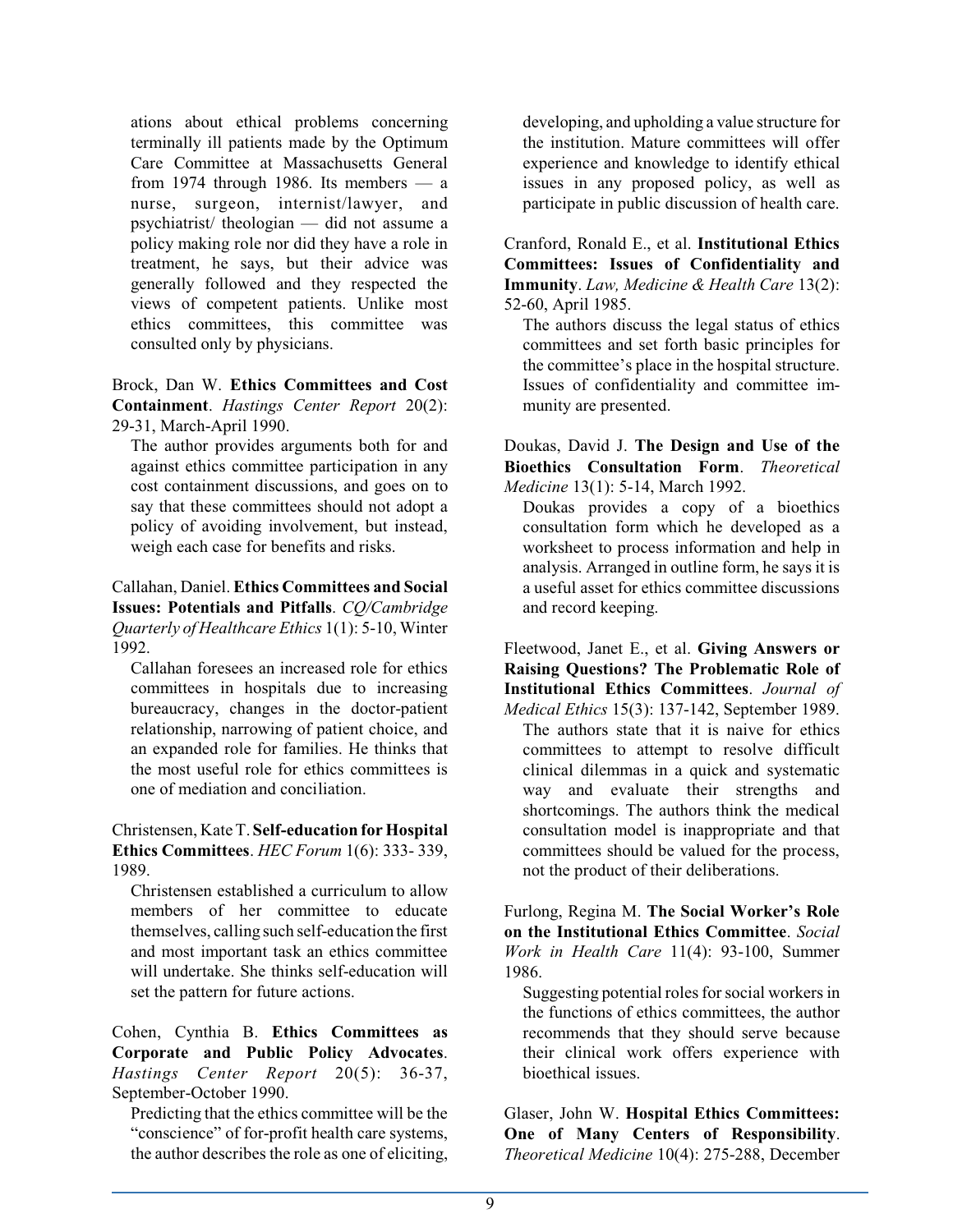1989.

Glaser thinks that hospital ethics committees deserve to flourish, but can pose a problem if all expertise in ethics is seen to reside in a committee. He holds that the hospital's chief officer, the board of trustees, and the senior managers all have ethical responsibilities to human dignity through moral discernment, and discusses guidelines for making ethical decisions just.

Glasser, Gary, et al. **The Ethics Committee In the Nursing Home: Results of a National Survey**. *Journal of the American Geriatrics Society* 36(2): 150-156, February 1988.

After surveying 4,504 nursing homes, the authors present information about those with ethics committees including committee composition, function, discussion issues, and problems. They recommend that patients serve as members of a nursing home ethics committee.

Gramelspacher, Gregory P. **Institutional Ethics Committees and Case Consultation: Is There a Role?** *Issues in Law & Medicine* 7(1): 73-82, Summer 1991.

The author reviews the workings of ethics committees and asks various questions that he says go unanswered about the need for these services. If they do begin consultation activities, he urges that they do so only after achieving procedural clarity. On the whole, he thinks that the committees have done more good than harm.

Haddad, A. M. **A Source of Support: An Ethics Committee Helps Nurses Do the Right Thing**. *Health Progress* 72(1): 60-63, January-February 1991.

The article describes a nursing bioethics committee established in 1984 to ensure that nurses receive support when they take initiative in ethical decisions.

Iserson, Kenneth V. **Strategic Planning for Bioethics Committees and Networks**. *HEC Forum* 3(3): 117-127, 1991.

The author provides suggestions for specific things that ethics committees can do to focus their purpose in an institution, how to decide what groups or individuals will be served, and how their work will be carried out.

Jennings, Bruce. **Possibilities of Consensus: Toward Democratic Moral Discourse**. *Journal of Medicine and Philosophy* 16(4): 447-463, August 1991.

The concept of consensus and two models of it are discussed by Jennings who writes that it plays an important role in many influential ethical theories. He thinks that when certain preconditions are met it has a role in ethics decisions; when they are not met, consensus does not emerge and, distinct from mere agreement, there is no moral authority.

LaPuma, John, and Schiedermayer, David L. **Ethics Consultation: Skills, Roles, and Training**. *Annals of Internal Medicine* 114(2): 155-160, 15 January 1991. **Ethics Consultation**. [follow-up Letters] *Annals of Internal Medicine* 114(9): 807-808, 1 May 1991.

Favoring a clinical model for ethics consultation, the physician authors would require that such a consultant could see the patient promptly. They think that a consultant should be a colleague, negotiator, patient and physician advocate, case manager, and educator. Follow-up letters question whether primary physicians are not the most competent persons involved, whether a new subspecialty of clinical ethics consultant is needed, or if multidisciplinary ethics committees should perform such consultations.

LaPuma, John, and Toulmin, Stephen E. **Ethics Consultants andEthicsCommittees**. *Archives of*

*Internal Medicine* 149(5): 1109-1112, May 1989. LaPuma and Toulmin describe the services of different ethicists. They think that an ethics consultation service comprising both physicians and nonphysicians is best when the nonphysician is trained to understand the patient's medical condition, since ethics consultants are responsible for patient care and ethics committees are administrative bodies with the major task of advising in creating institutional policy.

Libow, Leslie S., et al. **Ethics Rounds at the Nursing Home: An Alternative to an Ethics Committee**. *Journal of the American Geriatrics Society* 40(1): 95-97, January 1992.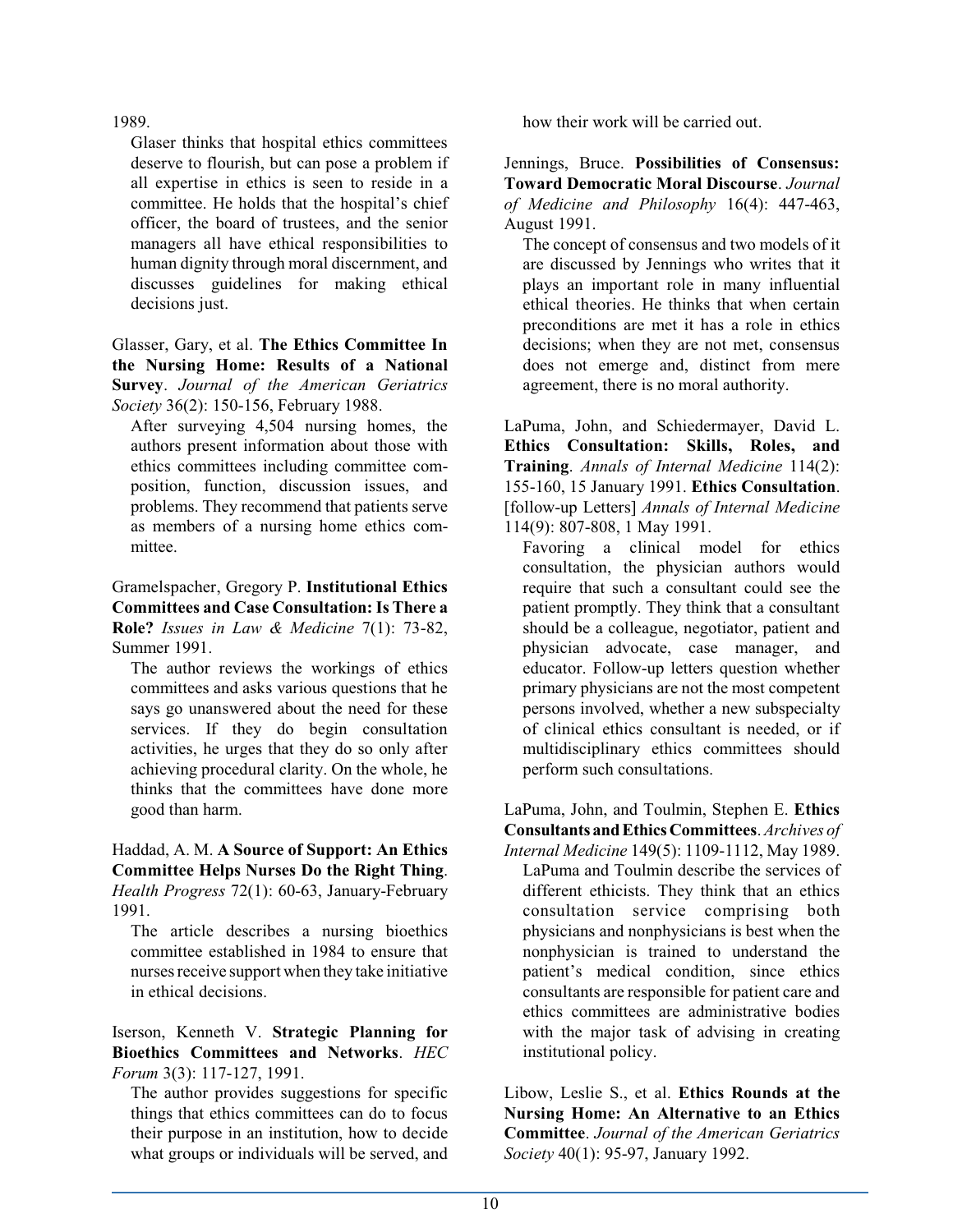Observing that ethics committees are little used in nursing homes, the authors report on "ethics rounds" at a New York City home for the aged, an open forum or clinical conference with participation of patients and family but without a decisionmaking "aura." Such rounds educate the staff, any of whom may attend a multidisciplinary case presentation, an interview of patient or family, a discussion by the staff, or an overview by an ethicist.

Lo, Bernard. **Behind Closed Doors: Promises and Pitfalls ofEthics Committees**. *New England*

*Journal of Medicine* 317(1): 46-50, 2 July 1987. Lo reviews literature about hospital ethics committees, commenting on goals and procedures, and warns that they operate under conditions ripe for "groupthink." He urges careful consideration, good communication, and creative solutions in setting criteria and evaluating the work of these committees.

#### Loewy, Erich H. **Ethics Consultation and Ethics**

**Committees**. *HEC Forum* 2(6): 351-359, 1990. Stating that the function of ethics consultants is unclear, he examines what he sees as their complex role. Ethics committees have several functions: promote education about bioethical matters, educate themselves and then help educate staff and community; develop and evaluate policy in bioethical concerns; and assist in making decisions in patient health care. Loewy notes that ethics consultants are frequently members of ethics committees, but do not chair them because a conflict of interest could develop.

MacDonald, Julie; Smith, Shirley A.; and Winter, Robert J. **To What Extent Should a Hospital Ethics Committee Be Involved In Hospital Policy Formation?** *HEC Forum* 1(6): 341-350, 1989.

The authors say that unless a committee has experience, an ethics committee can endanger its credibility if it tries to make policy.

#### Moreno, Jonathan D. **Consensus, Contracts, and Committees**. *Journal of Medicine andPhilosophy* 16(4): 394-408, August 1991.

Philosopher Moreno looks at classical and contemporary theories and argues that social contract theory places constraints on ethics

committees. He discusses consensus and moral authority, as well as committees and moral authority.

Moreno, Jonathan D. **What Means This Consensus? Ethics Committees and Philosophic Tradition**; Rasinski-Gregory, Dorothy. **Consen-sus—Real or Imaginary**; Shenk, Ian M. **Con-sensus—The Measure of Ethical Permissibility: A Response to Jonathan Moreno**. [Article and commentaries]. *Journal of Clinical Ethics* 1(1): 38-45, Spring 1990.

Moreno describes consensus and offers the views of consensus from virtue ethics and cognitive ethics, from a sociologic view, and finally, from liberal political philosophy. He concludes that an ethics committee's deliberations combine multidisciplinary knowledge to elevate self-interested negotiation to cooperative inquiry. Rasinski-Gregory thinks ethics commit-tees have to reach a true consensus or they are not doing their intended job. Ian Shenk calls consensus imperfect but reasonable, and says that in a pluralistic society there are often several ethically permissible solutions to most problems.

Mozdzierz, Gerald J.; Reiquam, C. William; and Smith, Linda C. **Shaping Access to Hospital Ethics Committees: Some Critical Issues**. *HEC Forum* 1(1): 31-39, 1989.

The authors discuss what they call the "gatekeeping" function of ethics committees: the questions of access and jurisdiction. They describe various attitudes, beliefs, problems, and expectations; the variables of the institution itself will play a part in how the committee works. They urge avoidance of bureaucratic and impersonal rules.

Rasinski-Gregory, Dorothy C.; Miller, Ronald B.; and Kutner, Fredric R. **Improving Hospital Ethics Committees: Cross Cultural Concerns and Their Procedural Implications**. *HEC Forum* 1(3): 137-150, 1989.

The authors present a useful set of questions to help assess a patient's background in order to make appropriate decisions. Topics include culture, ethnicity, religion, education and intelligence, work history, and health values. An outline of a values document is appended.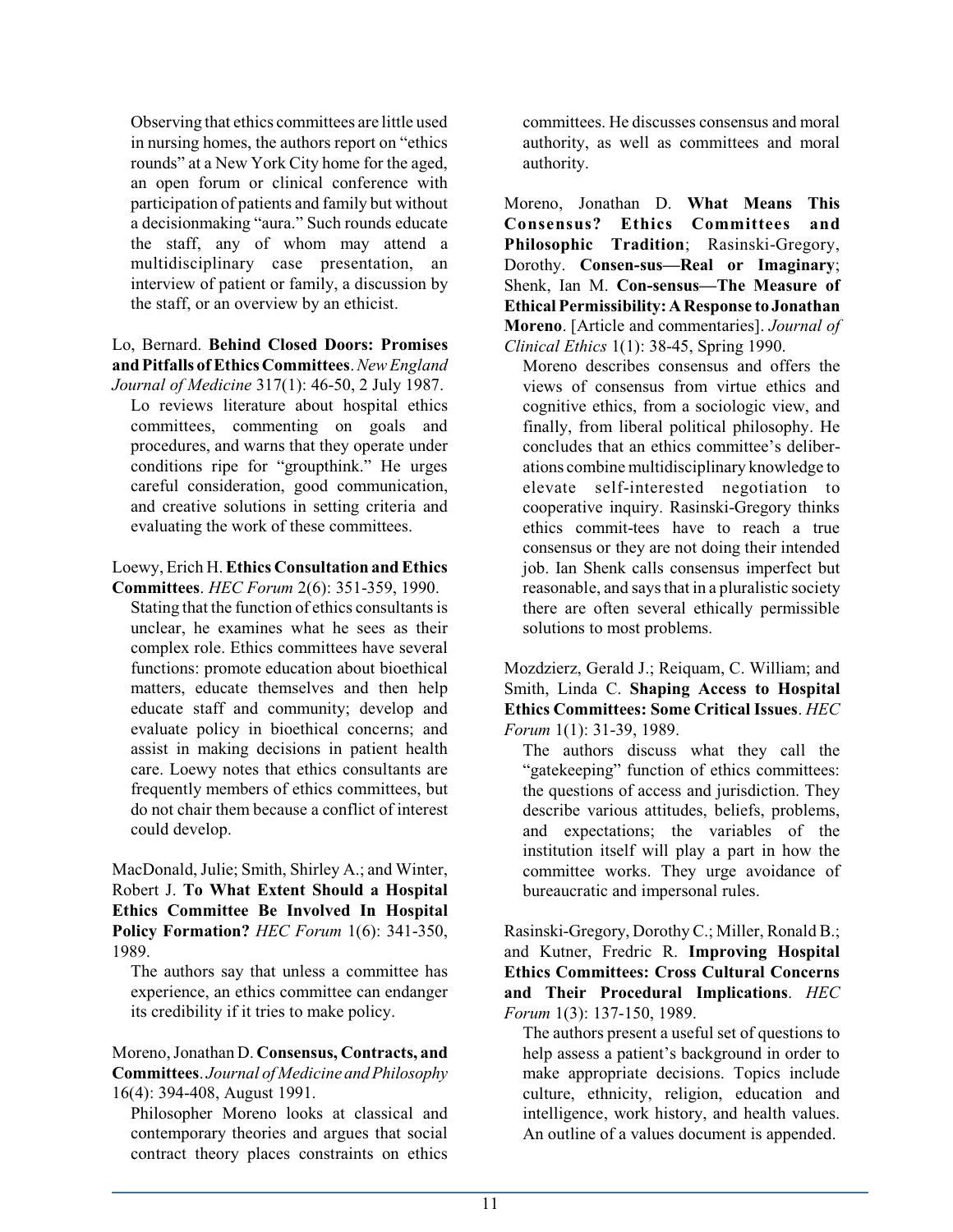Rauh, R., and Bushy, A. **Biomedical Conflicts in the Heartland: A Systemwide Ethics Committee Serves Rural Facilities**. *Health Progress* 71(2): 80-83, March 1990.

Ten hospital and five nursing home ethics committees in a rural area were set up to provide educational opportunities for members and facilities. The authors tell of the workings of the network since its inception in 1985.

Rawlins, Timothy D., and Bradley, John G. **Planning for Hospital Ethics Committees: Meeting the Needs of the Professional Staff**. *HEC Forum* 2(6): 361-374, 1990.

The authors urge ethics committees to have appropriate goals and objectives and provide a sample needs assessment survey, which they used in surveying 74 physicians and 123 nurses.

Robertson, John A. **Ethics Committees in Hospitals: Alternative Structures and Responsibilities**. *Issues in Law and Medicine* 7(1): 83- 91, Summer 1991.

Robertson provides background and rationale for ethics committees, describing functions, composition, proceedings, and possible public roles.

Ross, Judith Wilson. **Case Consultation: The Committee or the Clinical Consultant?** *HEC Forum* 2(5): 289-298, 1990.

The author prefers use of an ethics committee over that of ethics consultants, because ethics committees are part of the hospital community. She thinks they show the ethical concern of the organization as well as a commitment by health professionals to maintain patients' dignity.

Self, Donnie J., and Skeel, Joy D. **A Study of the Foundations of Ethical Decision Making of ClinicalMedicalEthicists**.*Theoretical Medicine* 12(2): 117-127, June 1991.

The study analyzed data from 52 clinical medical ethicists at 28 health care centers. Most were found to be objectivists, i.e., they thought value judgments were true or false and thus expressions of moral requirements from an external value structure in the world. According to the authors, most of those answering the questionnaire were consistent in their decision making, tending not to hold

beliefs incom-patible with their values beliefs.

Sichel, Betty A. **Ethics of Caring and the Institutional Ethics Committee**. *HEC Forum* 2(4): 243-255, 1990.

Sichel suggests that a feminine ethic of care should be considered by ethics committees along with standards of justice and utilitarian principles.

Singer, Peter A.; Pellegrino, Edmund D.; and Siegler, Mark. **Ethics Committees and Consultants**. *Journal of Clinical Ethics* 1(4): 263-267, Winter 1990.

The physician-ethicist authors think that ethics committees and ethics consultants will continue to grow and develop, and that certification of such consultants is a future consideration. They urge continued education and policy development for committees.

Smith, George P. **The Ethics of Ethics Committees**. *Journal of Contemporary Health Law and Policy* 6: 157-170, Spring 1990.

Law professor Smith provides descriptions of models for ethics committees, including an overall hospital ethics program suggested by John C. Fletcher, director of the Center for Biomedical Ethics at the University of Virginia.

Stidham, Gregory L.; Christensen, Kate T.; and Burke, Gerald F. **The Role of Patients/Family Members in the Hospital Ethics Committee's Review and Deliberations**. *HEC Forum* 2(1): 3-19, 1990.

Presenting a discussion of the philosophical issues that committees face, the authors synthesize and draw conclusions about each and provide a short table of how much the patient or family might be included in deliberations based on the theories. They recommend that patients and families be invited to initial meetings and be given information about committee discus-sions, allowing some latitude for individual cases.

Swenson, Michael D., and Miller, Ronald B. **Ethics Case Review in Health Care Institutions: Committees, Consultants, or Teams?** *Archives of Internal Medicine* 152(4): 694-697, April 1992.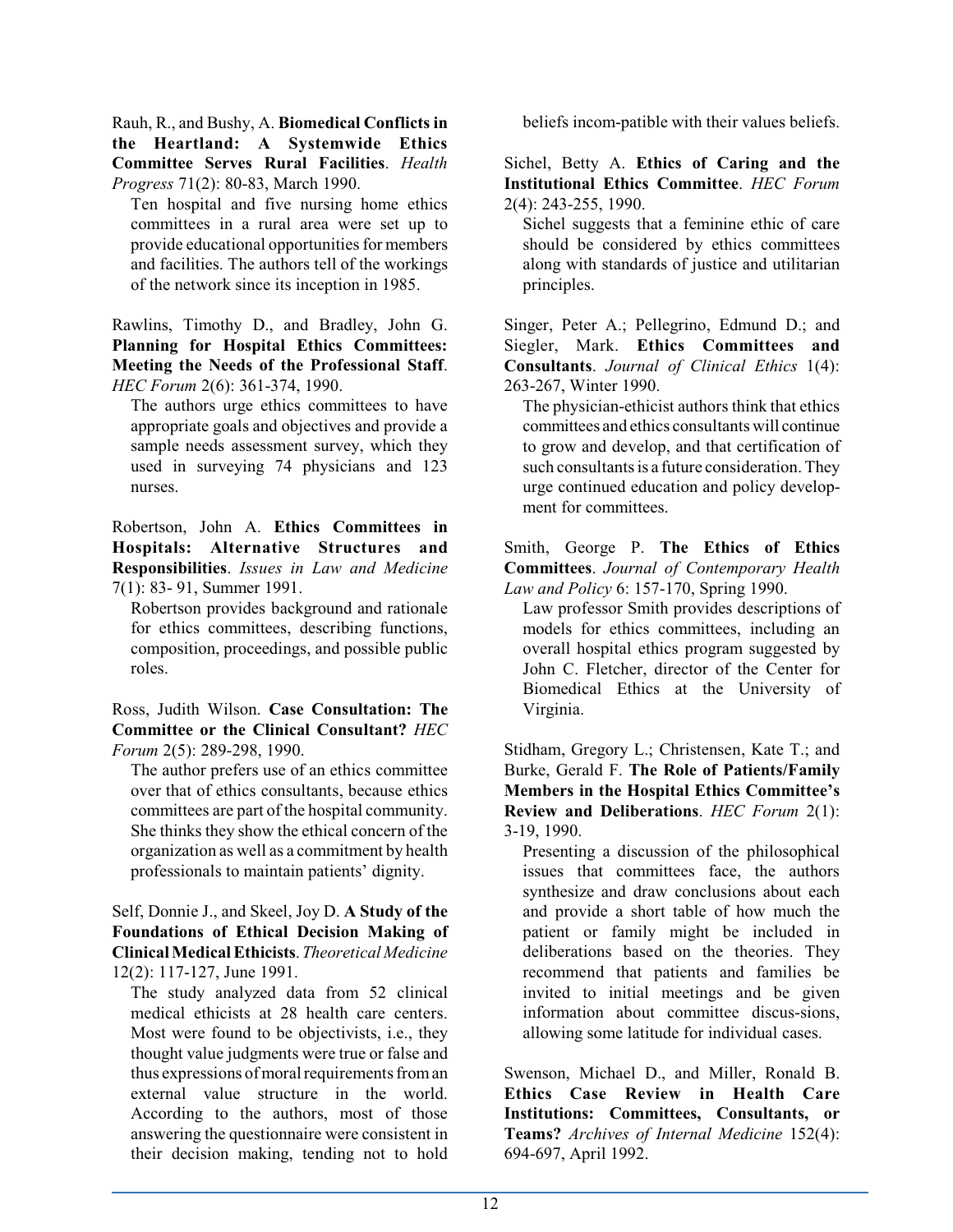The authors discuss the advantages and disadvantages in using ethics committees or specialist ethicists and suggest that either might be used in particular situations. They include a third model, a team of three or four persons from different disciplines and with varying expertise. A table of issues that they think are appropriate to each group is included.

Thompson, Mary Ann, and Thompson, J. Milburn. **Ethics Committees in Nursing Homes: A Qualitative Research Study**. *HEC Forum* 2(5): 315-327, 1990.

A study of seven nursing home committees indicates that most were self-educated and developed policy, but that none had reviewed cases or conducted individual consultations. The authors look at committee composition, purpose, benefits and liabilities, and obstacles.

Van Allen, Evelyn; Moldow, D. Gay; and Cranford, Ronald E. **Evaluating Ethics Committees**. *Hastings Center Report* 19(5): 23-24, September-October 1989.

The mission statements of nine ethics committees were reviewed by the authors. Each indicated that the committee was a forum which the authors say is "where persons of various professional disciplines share mutual respect and trust so that various ethical issues and dilemmas can be discussed openly."

Veatch, Robert M. **Ethics Committees: Advice and Consent**. *Hastings Center Report* 19(1): 20-21, January-February 1989.

Veatch questions whether taking a case to an ethics committee without the patient's consent violates confidentiality.

Weeks, Lin C., et al. **How Can a Hospital Ethics Committee Help?** *American Journal of Nursing* 89(5): 651-652, 654, May 1989.

The activities of a 24-member hospital ethics committee which discussed an average of one or two consultations per month are described by the authors who note that the opinions of the committee are added to the patient's medical record. The group developed an 11 page ethical guideline in the course of its work.

Wikler, Daniel. **Institutional Agendas and Ethics Committees**. *Hastings Center Report* 19(5): 21-23, September-October 1989.

Wikler asks the committee to question whether it is an independent agency or part of a manage-ment team, and describes various possible administrative views, supporting the continual monitoring of the function of the committee within the institution.

#### **C. Legal Aspects**

Cohen, Morton, et al. **Everything You Always Wanted to Ask a Lawyer about Ethics Commit-tees**. *CQ/Cambridge Quarterly of Healthcare Ethics* 1(1): 33-39, Winter 1992.

A panel of lawyers answered questions for participants at the April 1991 Congress of Healthcare Ethics Committees. The speakers thought it unlikely that ethics committees would be liable under most circumstances, discussed documenting committee meetings, noted a lack of knowledge of medical ethics by the hospital attorney, and offered legal insights in medical futility and other issues of interest to ethics committees.

Fletcher, John C. **The Bioethics Movement and Hospital Ethics Committees**. *Maryland Law Review* 50(3): 859-894, 1991.

Responding to the Susan Wolf analysis (see below), Fletcher asserts that the resolution of ethical issues in clinical settings will always remain a volatile area. He provides both a background and an agenda for the future of the bioethics movement and says that committees are evolutionary. He offers a programmatic approach for their agenda.

Hoffmann, Diane E. **Does Legislating Hospital Ethics Committees Make a Difference? A Study of Hospital Ethics Committees In Maryland, the District of Columbia, and Virginia**. *Law, Medicine and Health Care* 19(1-2): 105-119, Spring-Summer 1991.

The University of Maryland's Law and Health Care Program was awarded a grant in 1989 to study the use of hospital ethics committees in Maryland, the District of Columbia, and Virginia. Divided into four phases, the study asked 2,000 hospital staff personnel whom they would consult regarding an unresolved ethical dilemma involving a patient's care. The study collected statistics and provides tables on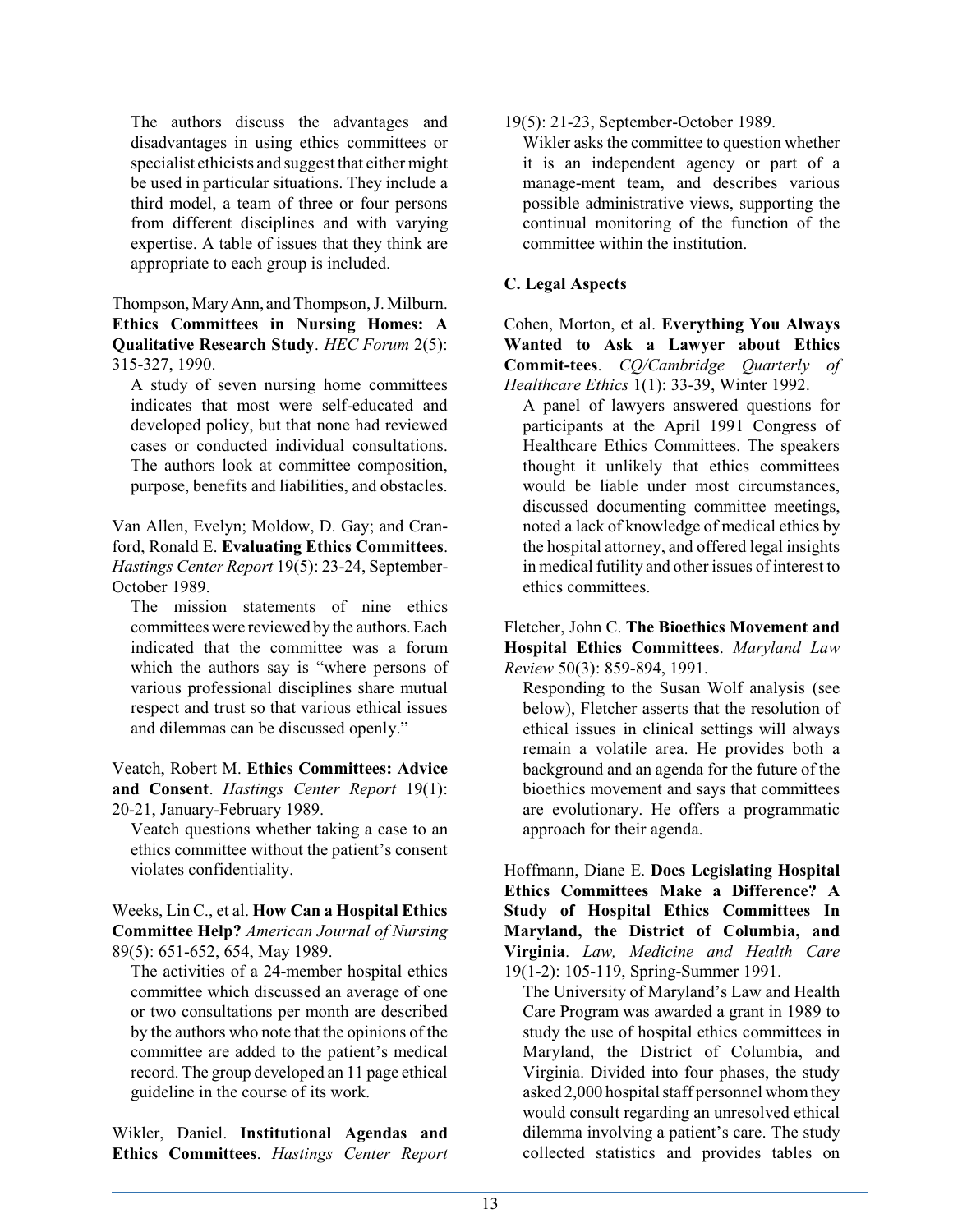hospital size, committee size and membership, committee longevity, purposes for convening committees, education, types of cases, committee members with most influence, and legal consequences. It concludes that some health care providers may have an inaccurate perception of the role of ethics committees, and recommends more education of hospital staff as to committee functions. Since they found that one-third of those who had used their committee did not find it helpful, those preparing the study support the need for further research into the usefulness of committees and their actual benefit.

Hoffmann, Diane E. **Regulating Ethics Committees in Health Care Institutions—Is It Time?** *Maryland Law Review* 50(3): 746-797, 1991.

As part of a 1990 symposium on Hospital Ethics Committees and the Law, law professor Hoffman discusses the background of committees, the decision-making role, and legislating such committees.She concludes that mandating them by law is not warranted, but that use of committees as an alternative to courts deserves consideration.

Hollinger, Paul C. **Hospital Ethics Committees and the Law: Introduction**. *Maryland Law Review* 50(3): 742-45, 1991.

Maryland State Senator Hollinger introduces material from the 1990 symposium (see above) describing the Maryland law that went into effect July 1, 1987, requiring hospital ethics committees in that state (for further material from this symposium see also Fletcher, Hoffman, Moreno, Povar, and Wolf in this section).

Moreno, Jonathan D. **Institutional Ethics Committees: Proceed with Caution**. *Maryland Law Review* 50(3): 895-903, 1991.

Philosopher-ethicist Moreno points out that "problems of implementing legal requirements into hospital routine are daunting." He holds that ethics committees are poorly understood, bureaucratic problems are often present, and that legislation could undermine their strength.

Murphy, C. A. **Searching for Proper Judicial Recognition of Hospital Ethics Committees in** **Decisions to ForegoMedicalTreatment**. *Golden Gate University Law Review* 20(2): 319-344, Summer 1990.

Pointing out that there is inconsistency in the deference given to ethics committees by courts, the author gives an historical background of committees, discusses operational aspects, and provides judicial considerations of hospital ethics committee deliberations and roles. She suggests attempting some uniformity in these committees so that courts believe that they are an impartial body facilitating open communication.

Povar, Gail J. **Evaluating Ethics Committees: What Do We Mean by Success?** *Maryland Law Review* 50(3): 904-19, 1991.

Povar, chair of the ethics committee at George Washington University Medical Center, provides background material about ethics committees, and describes her experience with committee work in policymaking, case consultation, and consensus decisions. She foresees that these committees will continue to evolve and try different forms.

White, Bruce, and Gottlieb, Lawrence E. **Point and Counterpoint:Should an Institution's Risk Manager/Lawyer Serve as HEC Members?** *HEC Forum* 3(2): 87-93, 1991.

Lawyer White argues that the hospital lawyer and risk manager may be better qualified to assist the committee than a community attorney since they give all their skill and attention to health care matters. The hospital lawyer should not be a member, since unlike the health professionals who are concerned for the rights of a patient, the hospital attorney primarily protects the interests of the institution.

Wolf, Susan M. **Ethics Committees and Due Process: Nesting Rights in a Community of Caring**. *Maryland Law Review* 50(3): 798-858, 1991.

Wolf, the Hastings Center law associate, provides a background of ethics committees and questions various "myths" surrounding the committees: that they are in their infancy, that they are purely advisory, or that they are good for patients. She describes two models (consultation and adjudicatory), pointing out that committees can be confused and endanger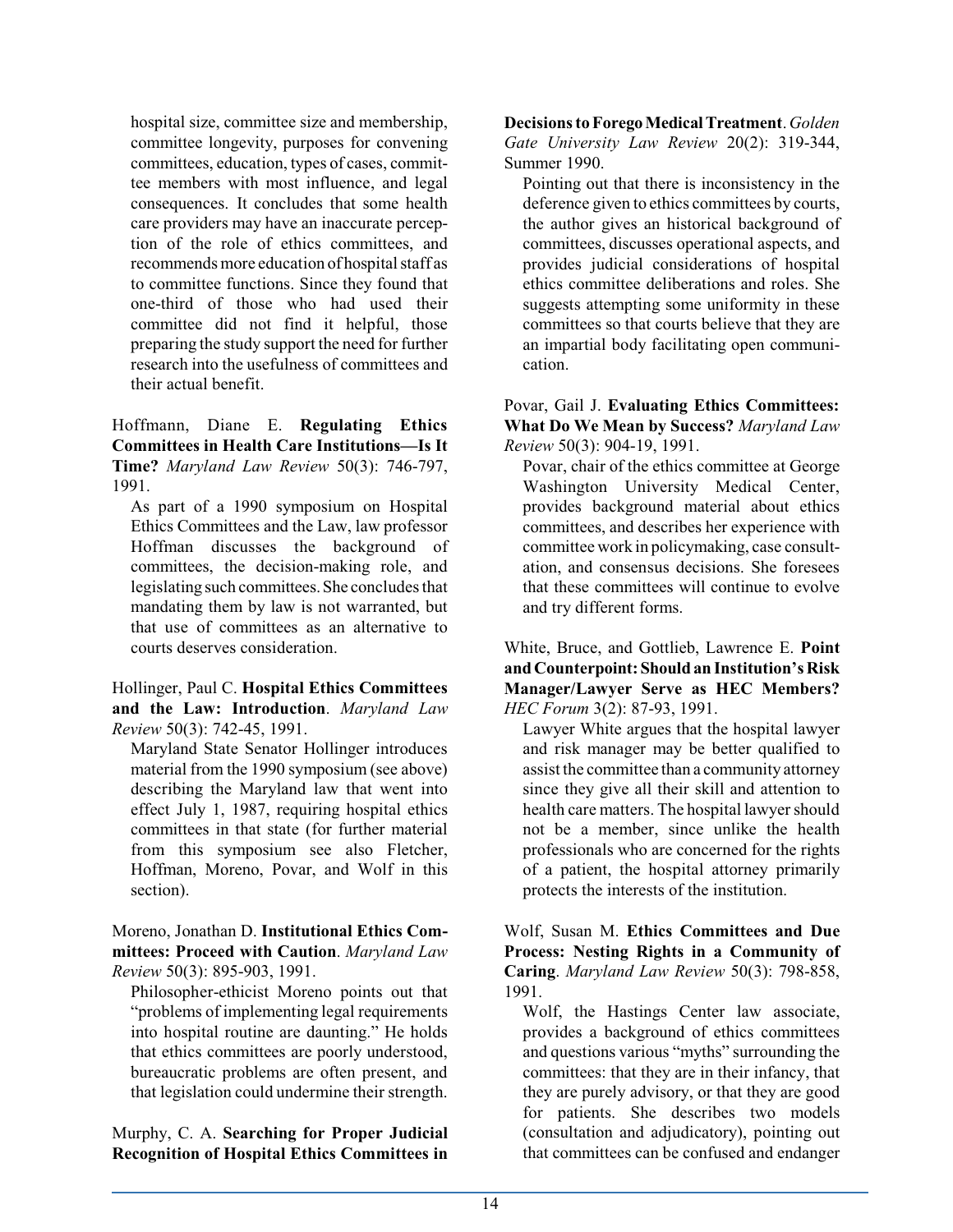patients. She also discusses the ethical and legal obligations to accord due process.

#### **D. Membership Issues**

Buehler, David A.; DiVita, Richard M.; and Yium,Jackson Joe.**HospitalEthics Committees: The Hospital Attorney's Role**. *HEC Forum* 1(4): 183-193, 1989.

A discussion about whether or not hospital lawyers should take part in ethics committee deliberations is presented by the authors, who hold the view that it could be a stereotype to narrow their role to only that of the institutional advocate. They suggest that hospital attorneys could be invited as consultants and participantobservers with a teaching role about relevant legal issues.

Helm, Ann, and Mazur, Dennis J. **The Role of Attorneys on Hospital Ethics Committees: Potential Influence on Committee Decisionmaking**. *HEC Forum* 1(4): 195-208, 1989.

The authors hold that an attorney can be a valuable member of ethics committees. He or she can educate staff about legal aspects of ethical decisions, be informative about the kinds of cases that the committee can review, and help formulate policy.

Mitchell, Suzanne M., and Swartz, Martha S. **Is There a Place for Lawyers on Ethics Committees? A View from the Inside**. *Hastings Center Report* 20(2): 32-33, March-April 1990.

The authors act as in-house hospital counsel and have actively participated in ethics committee work for several years. They think that lawyers bring a valuable perspective to deliberations.

Murphy, Patricia. **The Role of the Nurse on Hospital Ethics Committees**. *Nursing Clinics of North America* 24(2): 551-556, June 1989.

Murphy thinks that nurses have expert knowledge in the communication process. They can express questions or views of the patients and families, providing facts which can clarify deliberations of ethics committees. She also recommends that the nurse committee member be able to convene the committee.

Oddi, L. F., and Cassidy, V. R. **Participation and**

### **Perception of Nurse Members in the Hospital**

**Ethics Committee**. *Western Journal of Nursing Research* 12(3): 307-317, June 1990.

In a survey of all 255 directors of nursing in acute care hospitals in Illinois, the 148 (58 percent) who replied indicated that about 45 percent of their institutions had ethics committees. Nurses served on all reported committees with two members the average. Profiles of the nurse members, as well as ethics committees profiles, are described.

Rues, Lawrence A., and Weaver, Beth. **Membership Issues for Hospital Ethics Committees**. *HEC Forum* 1(3): 127-136, 1989.

The authors describe committee size, composition, selection process, tenure of members, and choice of chairperson. They conclude that the appointment of the members is one of the most critical factors for success of the committee.

Smith, Martin L., and Burleigh, Doug. **Pastoral Care Representation on the HEC**. *HEC Forum* 3(5): 269-276, 1991.

Smith and Burleigh recommend that pastoral care representation should be present on hospital ethics committees to consider the patient's spiritual side as well as the bodily ills.

#### **E. Additional Readings**

Abel, P. E. **Ethics Committees in Home Health Agencies**. *Public Health Nursing* 7(4): 256-259, December 1990.

Blades, Candace Evans, and Curreri, Michael Paul. **Law, Ethics, and Health Care: An Analysis of the Potential Legal Liability of Institutional Ethics Committees**. *BioLaw: A Legal and Ethical Reporter on Medicine, Health Care, and Bioengineering*, Special Sections, 2(33): S317- 326, December 1989.

Brody, Howard. **Applied Ethics: Don't Change the Subject**. *In:* **CLINICAL ETHICS: THEORY AND PRACTICE.** Barry Hoffmaster, Benjamin Freedman, and Gwen Fraser, eds. East Clifton, NJ: Humana Press, 1989, pp. 183-200.

Cannon, Peggy. **The Professional Ethics and Practice Committee: A Step Toward the**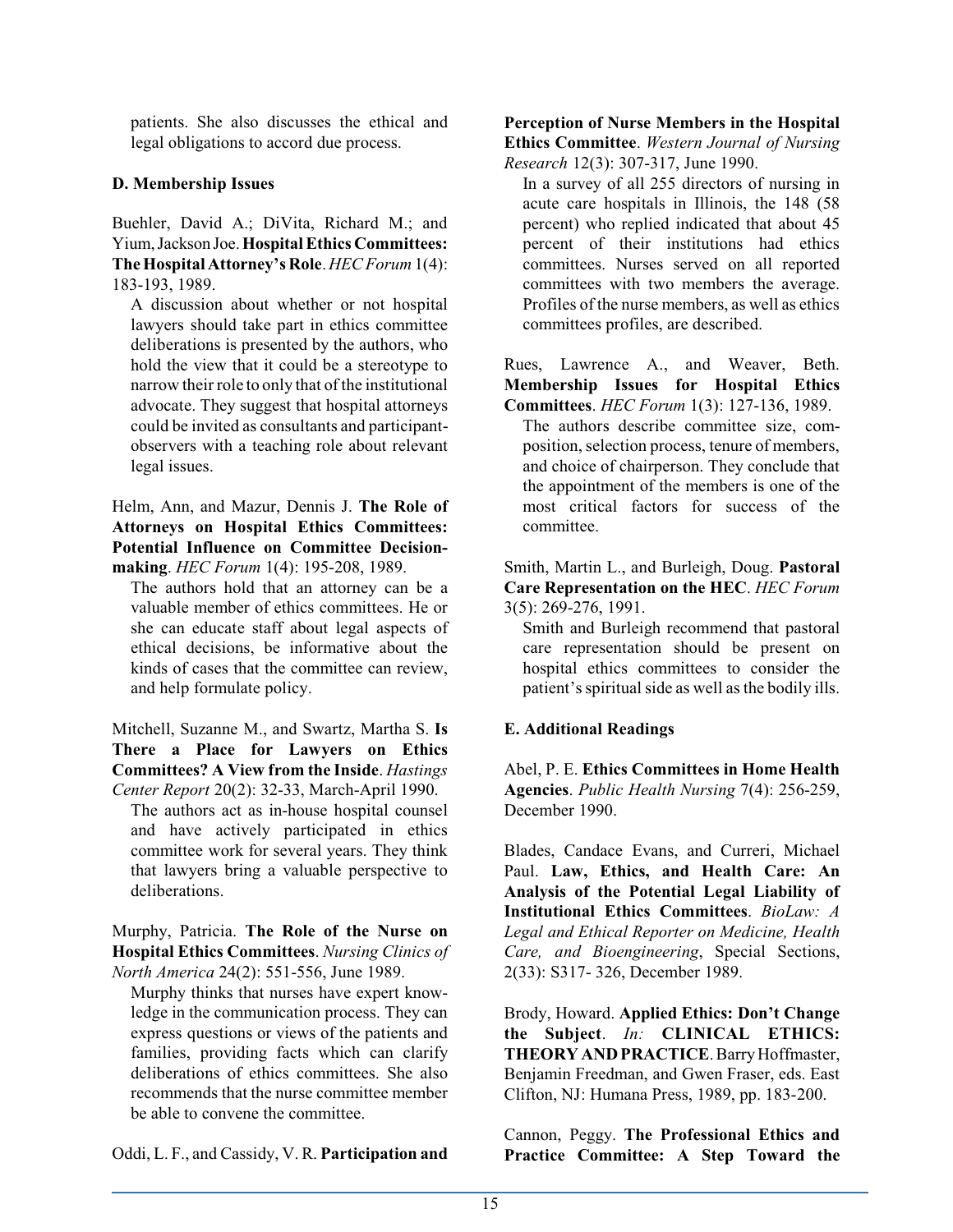**Achievement of Excellence**. *Nursing Administration Quarterly* 12(4): 53-56, Summer 1988.

Edens, Myra J., et al. **Neonatal Ethics: Development of a Consultative Group**. *Pediatrics* 86(6): 944-949, December 1990.

**Ethical Issues in Health Care Institutions. Lesson Three: Hospital Ethics Committees**. *Radiology Management* 13(3): 23-29, Summer 1991.

**Ethics Committees Can Be Helpful to Nurses**. *OR Manager* 6(4): 10-12, April 1990.

Feutz-Harter, S. A. **Ethics Committees: A Resource for Patient Care Decision-making**. *Journal of Nursing Administration* 21(4): 11-12, 44, April 1991.

Fleischman, Alan R. **Parental Responsibility and the Infant Bioethics Committee**. *Hastings Center Report* 20(2): 31-32, March-April 1990.

Hern, H. Gene. **A Study of Physician Attitudes and Perceptions of a Hospital Ethics Committee: An Ethics and Human Values Committee Survey**. *HEC Forum* 2(2): 105-125, 1990.

Hollerman, C. E. **Membership of Institutional Ethics Committees**. *Physician Executive* 17(3): 34-37, May-June 1991.

Kanoti, George A., and Vinicky, Janicemarie K. **The Role and Structure of Hospital Ethics** **Committees**. *In:* **HEALTH CARE ETHICS: A GUIDE FOR DECISION MAKERS**. Gary R. Anderson and Valerie A. Glesnes-Anderson, eds. Rockville, MD: Aspen Publishers, 1987, pp. 293-307.

La Puma, John. **Clinical Ethics, Mission, and Vision: Practical Wisdom in Health Care**. *Hospital and Health Services Administration* 35(3): 321-326, Fall 1990.

Llewellyn-Thomas, H. A.; Thiel, E. C.; and Clark, R. M. **Patients Versus Surrogates: Whose Opinion Counts on Ethics Review Panels?** *Clinical Research* 37(3): 501-505, September 1989.

Terry, Peter B., and Elliot, M. W. **The Pulmonary Physician and the Hospital Ethics Committee**. *Chest* 96(5): 1175-1178, May 1989.

Vaux, Kenneth L., and Savage, T. **Initiating and Maintaining an Ethics Committee**. *Seminars in Oncology Nursing* 5(2): 82-88, 1989.

*(Scope Note 3, Ethics Committees in Hospitals, was prepared originally by Judith Adams Mistichelli, who revised it in 1984. Pat Milmoe McCarrick, a reference librarian at the National Reference Center, updated the material in 1987 and 1989, and prepared this significantly revised version covering literature published through June 1992.)*